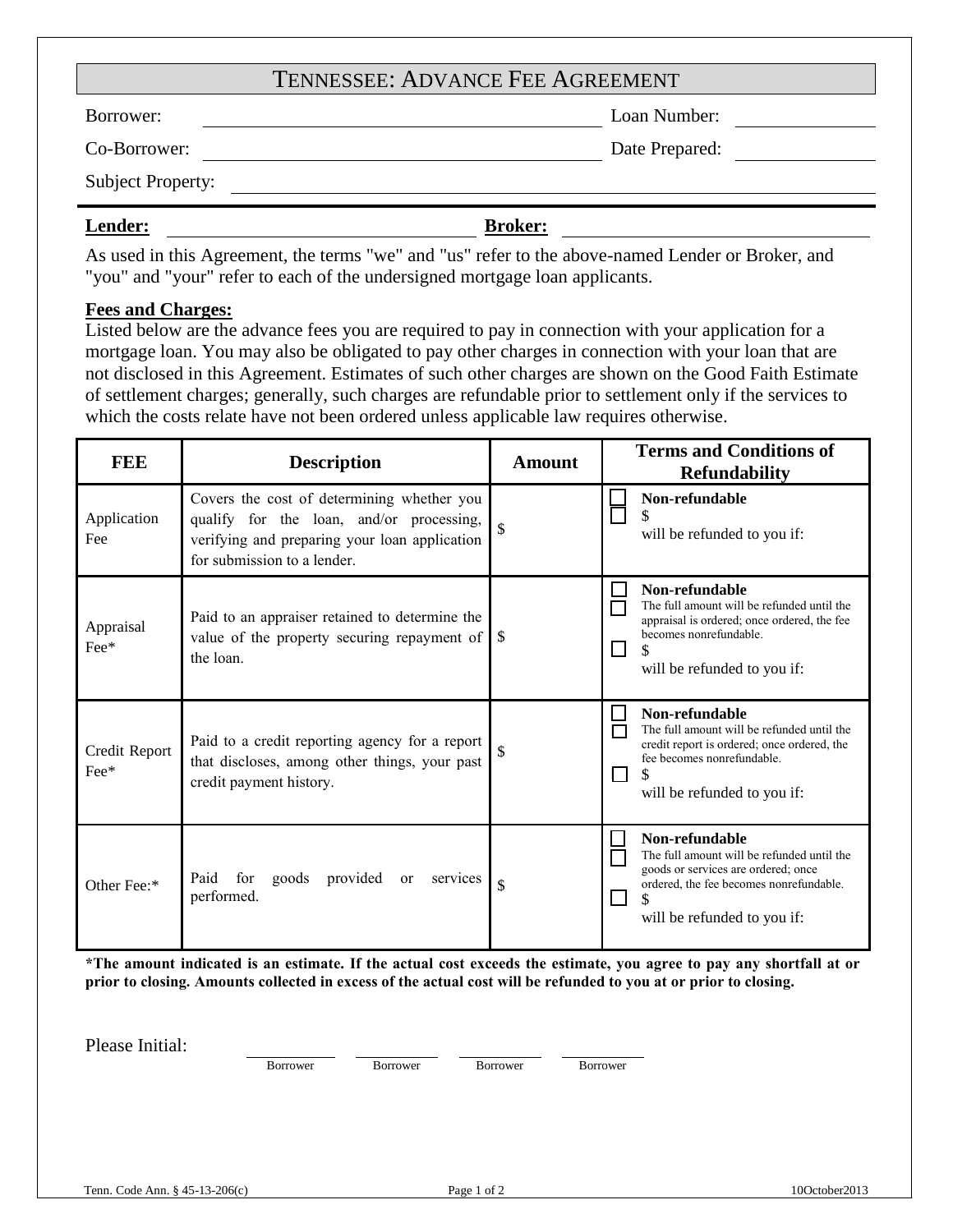| <b>TENNESSEE: ADVANCE FEE AGREEMENT</b> |  |
|-----------------------------------------|--|
|-----------------------------------------|--|

Borrower: Loan Number:

Co-Borrower: Date Prepared:

Subject Property:

Tenn. Code Ann. § 45-13-206(c)

This Agreement will remain in force for 60 days from the date of this Agreement (the "Agreement Term"), or until your loan is closed or you terminate our services for any reason, which ever occurs earlier. If your loan does not close on or prior to the expiration of the Agreement Term, and you have not previously terminated our services, you may require us to return the refundable portion only of the application, appraisal, credit report and/or other fee as disclosed in the table above.

# **CONTACT**

If you have any questions regarding your application or this agreement, please contact us at:

# Coastal Funding Corporation Inc.

| Company Name:        | Loan Originator:                          |
|----------------------|-------------------------------------------|
| 216 S. Palafox Place |                                           |
| Company Address:     | Originator's Signature                    |
| Pensacola, FL 32502  |                                           |
| City, State Zip Code | Date                                      |
| 850-725-6500         |                                           |
| Telephone Number:    | Originator's NMLS # / Tennessee License # |

# **ACKNOWLEDGEMENT**

Please acknowledge that you have received and read this Agreement by signing below. This is not a commitment to lend.

| Borrower | Signature | Date |
|----------|-----------|------|
| Borrower | Signature | Date |
| Borrower | Signature | Date |
| Borrower | Signature | Date |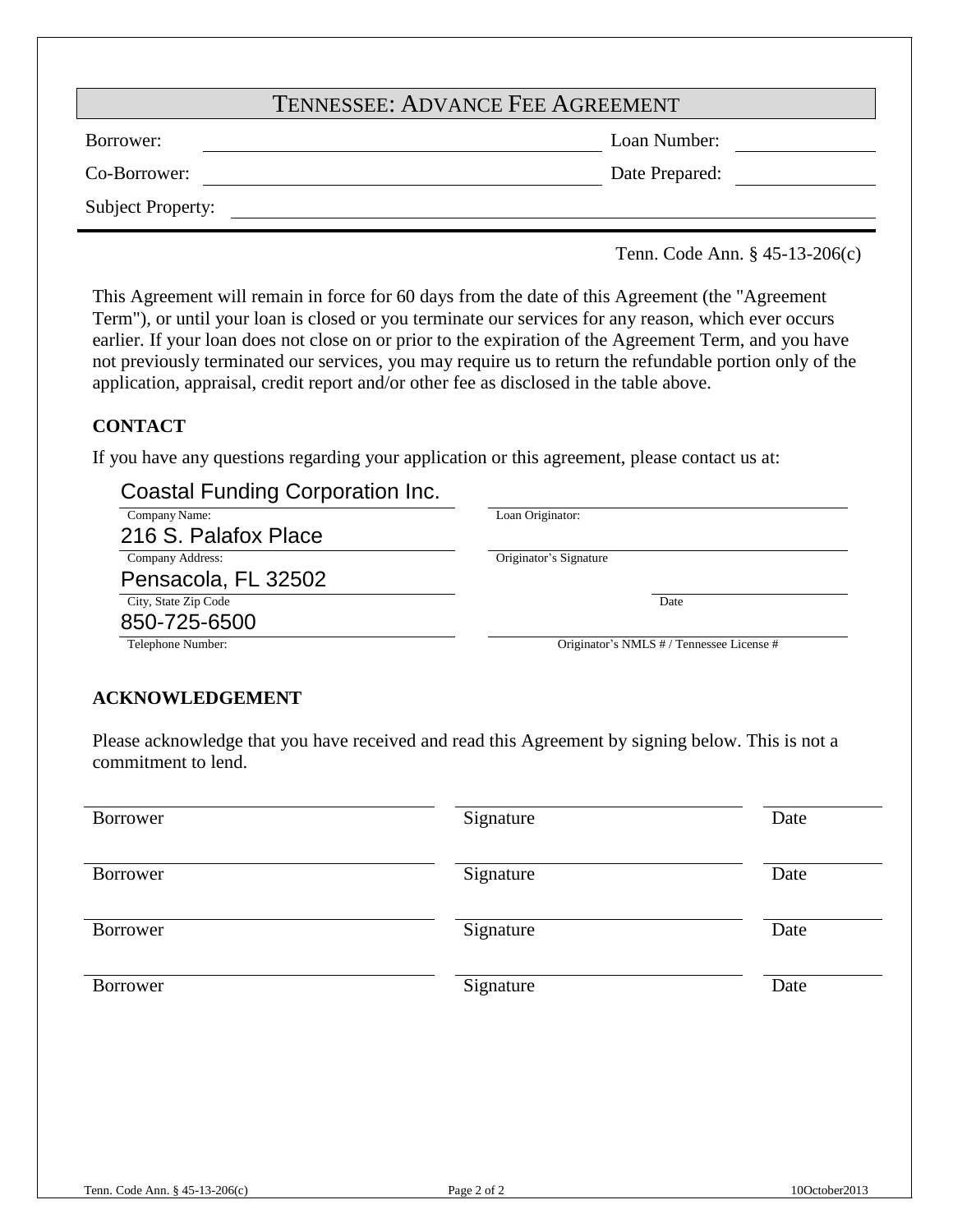|                                                                                                                                                                                                                                                                                                                                                                                                                                                                                                                                                                                                                                                                                                                                                                                                                                              | <b>TENNESSEE: LOCK-IN AGREEMENT</b>                         |                         |  |
|----------------------------------------------------------------------------------------------------------------------------------------------------------------------------------------------------------------------------------------------------------------------------------------------------------------------------------------------------------------------------------------------------------------------------------------------------------------------------------------------------------------------------------------------------------------------------------------------------------------------------------------------------------------------------------------------------------------------------------------------------------------------------------------------------------------------------------------------|-------------------------------------------------------------|-------------------------|--|
| Borrower:                                                                                                                                                                                                                                                                                                                                                                                                                                                                                                                                                                                                                                                                                                                                                                                                                                    | Loan Number:                                                |                         |  |
| Co-Borrower:                                                                                                                                                                                                                                                                                                                                                                                                                                                                                                                                                                                                                                                                                                                                                                                                                                 | Date Prepared:                                              |                         |  |
| <b>Subject Property:</b>                                                                                                                                                                                                                                                                                                                                                                                                                                                                                                                                                                                                                                                                                                                                                                                                                     |                                                             |                         |  |
| Lender                                                                                                                                                                                                                                                                                                                                                                                                                                                                                                                                                                                                                                                                                                                                                                                                                                       | Lender's Unique Identifier                                  | 177208                  |  |
| The above-named Applicant(s) ("you" and "your") have applied for a mortgage loan, repayment of which will be<br>secured by the property identified in the "Subject Property" section set forth above. The above named Lender is<br>accepting your mortgage loan application subject to the terms and conditions set forth in this Lock-in Agreement<br>(the "Agreement"). A "Lock-In Agreement" is a written agreement between a mortgage lender and an applicant<br>for a mortgage loan which established and set an interest rate and the discount points and lock-in fees to be<br>charged in connection with a mortgage loan that is closed within the time period specified in the agreement. This<br>is not a loan commitment. You will be notified as to whether or not your application is approved.<br>$\mathbb{S}$<br>Loan Amount: | Loan Term:                                                  | months                  |  |
| Loan Type/Purpose:                                                                                                                                                                                                                                                                                                                                                                                                                                                                                                                                                                                                                                                                                                                                                                                                                           | Lien Position:                                              | <b>Balloon Payment:</b> |  |
| Purchase<br><b>VA</b>                                                                                                                                                                                                                                                                                                                                                                                                                                                                                                                                                                                                                                                                                                                                                                                                                        | First                                                       | <b>YES</b>              |  |
| Refinance<br><b>FHA</b>                                                                                                                                                                                                                                                                                                                                                                                                                                                                                                                                                                                                                                                                                                                                                                                                                      | Junior / Second                                             | N <sub>O</sub>          |  |
| <b>HELOC</b><br>Construction                                                                                                                                                                                                                                                                                                                                                                                                                                                                                                                                                                                                                                                                                                                                                                                                                 |                                                             |                         |  |
| Lock-In Agreement. The cost, terms, duration, and conditions of the Lock-In Agreement are detailed below.<br><b>Terms</b><br>Your interest rate is<br>a <b>FIXED</b> rate at<br>Your variable rate has an initial rate at<br>Your variable interest rate can change during the term of your loan.                                                                                                                                                                                                                                                                                                                                                                                                                                                                                                                                            | $\%$<br>a VARIABLE rate<br>$\frac{0}{0}$<br>for a period of |                         |  |
| Index:<br>Margin:                                                                                                                                                                                                                                                                                                                                                                                                                                                                                                                                                                                                                                                                                                                                                                                                                            | Floor Rate:                                                 |                         |  |
| Payment/Rate Adjustments:                                                                                                                                                                                                                                                                                                                                                                                                                                                                                                                                                                                                                                                                                                                                                                                                                    | 6 Months<br>Annual                                          | Other                   |  |
| Annual or Other Adjustment Cap:                                                                                                                                                                                                                                                                                                                                                                                                                                                                                                                                                                                                                                                                                                                                                                                                              | Life Cap:                                                   |                         |  |
| $\frac{\$}{\$}$ or $\frac{\$}{\$}$ or $\frac{\$}{\$}$ of the loan amount.<br>Discount Points:                                                                                                                                                                                                                                                                                                                                                                                                                                                                                                                                                                                                                                                                                                                                                | Paid by:                                                    |                         |  |
| \$ Lock Term:<br>Lock-in Fee:                                                                                                                                                                                                                                                                                                                                                                                                                                                                                                                                                                                                                                                                                                                                                                                                                | <b>Expiration Date:</b>                                     |                         |  |
| The above lock-in terms are valid until the expiration date shown above. Your loan must close and fund<br>(disbursement of funds by the lender) by the expiration date. In the event that your loan does not close on or<br>before the expiration date, the Lender is no longer obligate by this Lock-In Agreement, and any Lock-In Fee that<br>you paid may not be refundable except under certain conditions. Any terms not locked in by this Lock-In<br>Agreement are subject to change until the mortgage loan is closed at settlement.                                                                                                                                                                                                                                                                                                  |                                                             |                         |  |
| Mortgage Loan Originator                                                                                                                                                                                                                                                                                                                                                                                                                                                                                                                                                                                                                                                                                                                                                                                                                     | Signature                                                   | Date                    |  |
| I/We understand and agree to the terms contained in this Lock-In Agreement.                                                                                                                                                                                                                                                                                                                                                                                                                                                                                                                                                                                                                                                                                                                                                                  |                                                             |                         |  |
| Borrower                                                                                                                                                                                                                                                                                                                                                                                                                                                                                                                                                                                                                                                                                                                                                                                                                                     | Signature                                                   | Date                    |  |
| Co-Borrower                                                                                                                                                                                                                                                                                                                                                                                                                                                                                                                                                                                                                                                                                                                                                                                                                                  | Signature                                                   | Date                    |  |
| Borrower                                                                                                                                                                                                                                                                                                                                                                                                                                                                                                                                                                                                                                                                                                                                                                                                                                     | Signature                                                   | Date                    |  |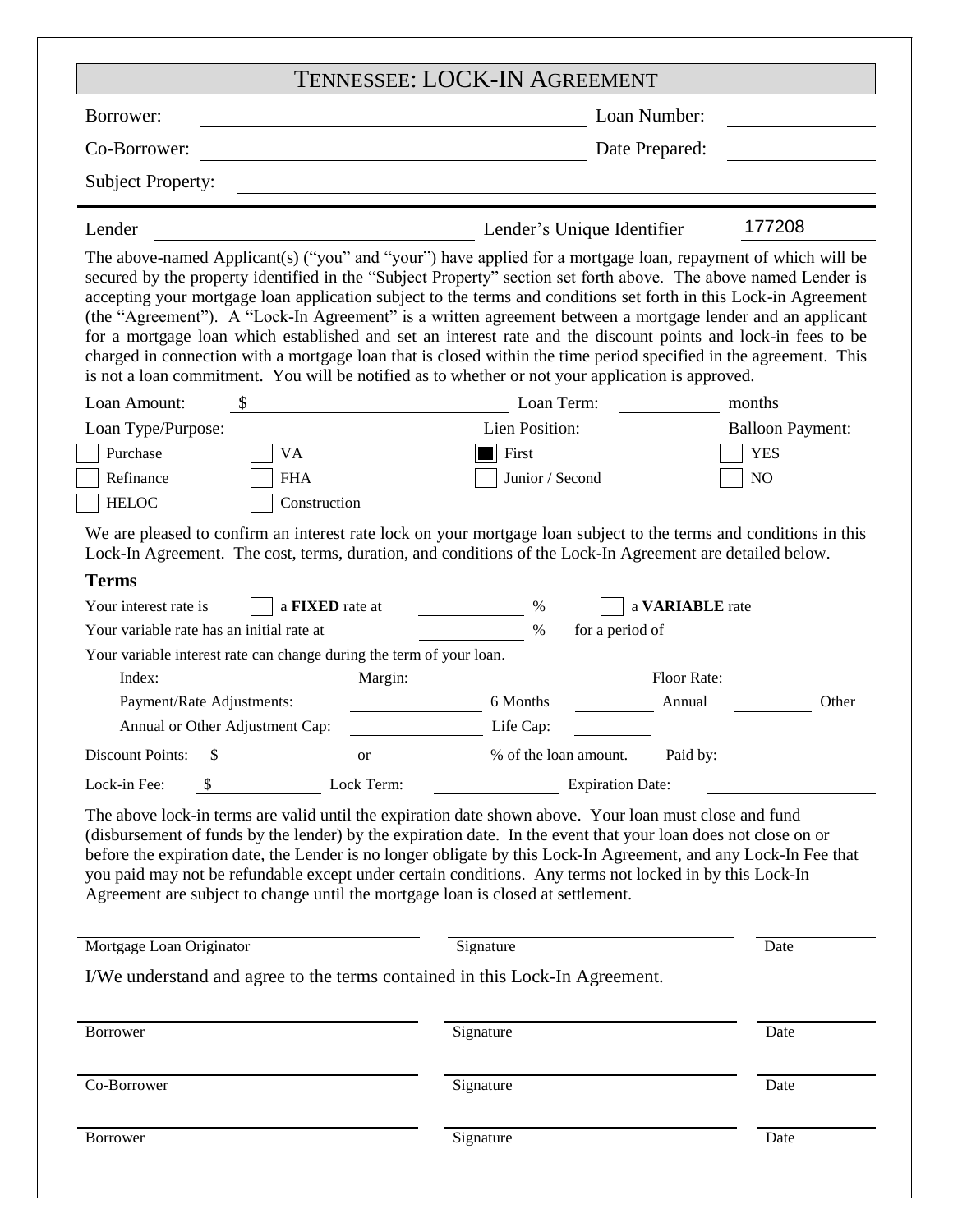# TENNESSEE: RIGHT TO CHOOSE INSURANCE PROVIDER

Borrower: Loan Number: Loan Number:

Co-Borrower: Date Prepared:

Subject Property:

# **Lender: Broker:** Coastal Funding Corporation Inc.

Pursuant to Tennessee Statute § 56-8-106, I understand that the insurance related to my loan may be purchased from an insurer or agent of my choice, subject only to Lender's right to reject a given insurer or agent as provided below.

I understand that my choice of insurer or producer will not affect the credit decision or credit terms in any way.

Lender may not unreasonably reject or disapprove the insurance policy provided by me for the protection of the property securing the credit or lien; provided, that a rejection shall not be deemed unreasonable if:

- **A.** It is based on reasonable standards uniformly applied, relating to the extent of coverage required and the financial soundness and the services of an insurer; and
- **B.** Such standards do not discriminate against any particular type of insurer or call for rejection of an insurance contract because the contract contains coverage in addition to that required in the credit transaction.

# **CONTACT**

If you have any questions regarding your application or this disclosure, please contact us at:

# Coastal Funding Corporation Inc.

| Company Name:        |  |
|----------------------|--|
| 216 S. Palafox Place |  |
| Company Address:     |  |
| Desararia EL OOFOO   |  |

Pensacola, FL 32502

Loan Originator:

Telephone Number:

850-725-6500

# City, State Zip Code Originator's NMLS # / Tennessee License #

### **ACKNOWLEDGEMENT**

By signing below, I/we acknowledge that I/we have read and received a copy of this document.

| Borrower             | Signature   | Date          |
|----------------------|-------------|---------------|
| Borrower             | Signature   | Date          |
| Borrower             | Signature   | Date          |
| Borrower             | Signature   | Date          |
|                      |             |               |
| Tennessee Disclosure | Page 1 of 1 | 10October2013 |